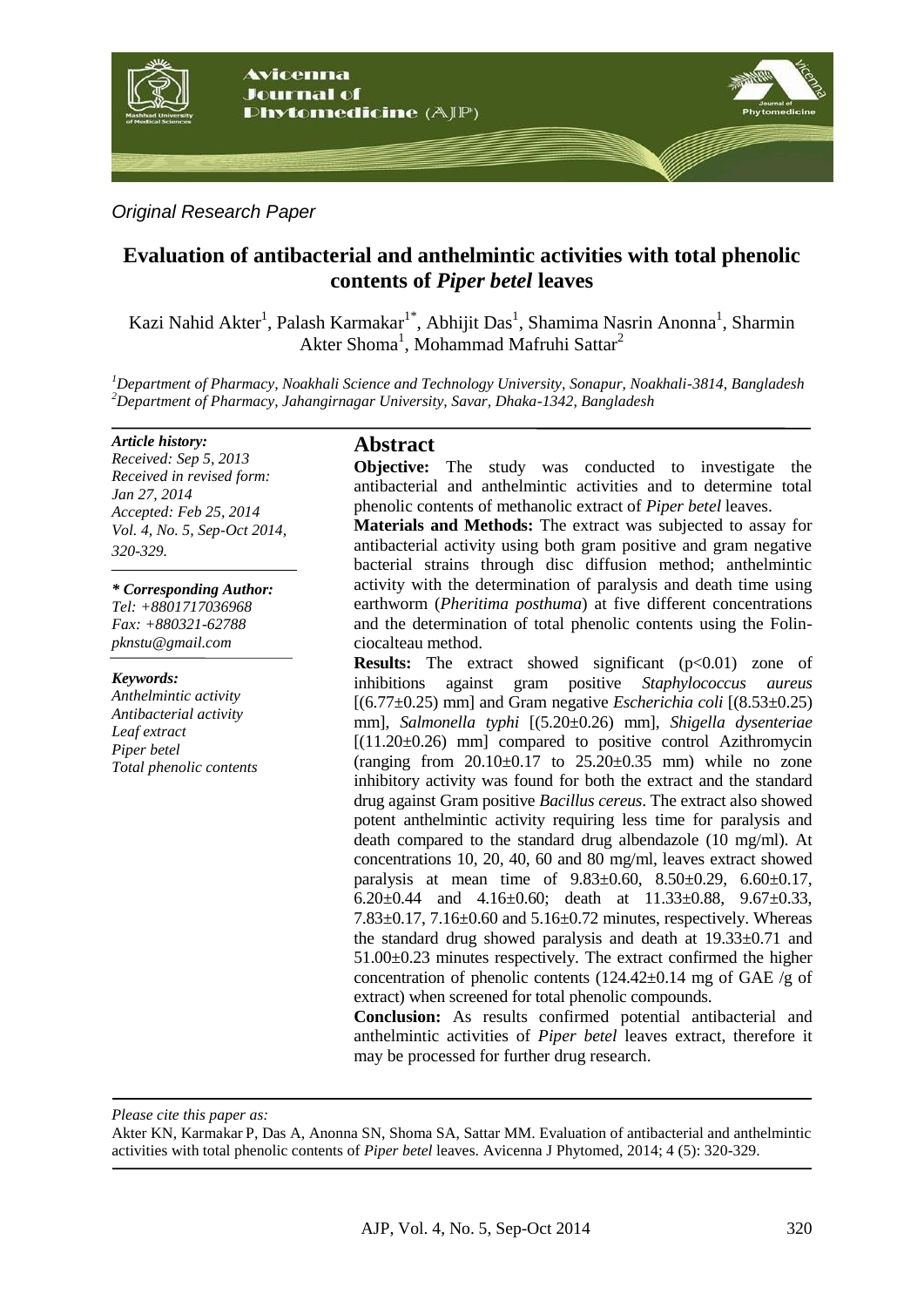# **Introduction**

The exploration of new medicinal properties of various plant species has induced the attention of the scientists towards the biologically active compounds since the last couple of decades. The reason behind this is that the bioactive compounds possess potent pharmacological activities and have low or no toxicity (Rahman and Islam, 2013; Prashant et al., 2008). This emerged interest to plant-derived medicines is mainly due to the resistance caused by indiscriminate use of synthetic medicines as well as the on-going perception that green medicines are safer than the synthetic drugs having severe adverse effects (Jigna et al., 2006).

Although there are many antibacterial agents available in the field of medicine, in recent years multidrug resistance has been developed in human pathogenic microorganisms due to indiscriminate prescription and malpractice of commercially available antibiotics (Walsh, 2000, Obeidat et al., 2012). In the present perspective of the developing countries, synthetic drugs are not only expensive and incapable for curing diseases but also have fatal adverse effects (Opara et al., 2012). Thus, there is an urgent need to explore new antibacterial components with diverse chemical structures and novel mode of actions because of the increase in the incidence of new and re-emerging pathogenic diseases (Nair and Sumitra, 2008) to replace those which have lost their effectiveness. Furthermore, we know our traditional and folkloric medicine has been using higher and aromatic plants for the purpose of extending the shelf life of foods showing inhibition against bacteria and yeasts (Hulin, 1998).

Several studies have reported that many herbs possess varying degree of antimicrobial activities (Kaufman et al., 1989; Kumar et al., 2007). Therefore, the natural medicinal plants may be a potent source of new antibacterial agents.

Helminthiasis is a disease in which a part of the body is infested with parasitic worms like Roundworms (Nematodes), Tapeworms (Cestodes) or Flukes (Trematodes) (Rafi et al., 2011). Although the worms reside in the gastrointestinal tract, sometimes may burrow into the liver and other organs (Adate et al., 2012). Drugs that either kill or expel infesting helminthes (worms) are known as anthelmintic. Since ancient times the medicinal properties of plants have been investigated for scientific advancement throughout the world due to their potent anthelmintic activities (Mali and Mehta, 2008; Akhtar et al., 2000). Some broad spectrum anthelmintics (e.g. Piperazine citrate, Albendazole) are effective against parasitic flat worms as well as nematodes. However, majority of drugs are limited in their action (e.g. Praziquantel) as resistance may be developed very quickly (Iqbal et al., 2001; Jackson and Coop, 2000) and also the toxicity problems may be occurred (Akhtar et al., 2000). Therefore, it is necessary to find out new medicinal plants having broad spectrum anthelmintic activity with less toxicity (Jabbar et al., 2007; Eguale et al., 2011).

Auto-oxidation of lipids and reactive nitrogen species (RNS) are the main sources of reactive oxygen species (ROS) in the forms of superoxide anions, hydroxyl radicals and hydrogen peroxide (Aruoma**,**  1996). Generation of these additional ROS and RNS by Ultraviolet (UV) radiation, smoking and drug metabolisms are likely to damage several cellular components such as lipids, proteins, nucleic acids, and DNAs through the oxidation or nitration processes (Sawa et al., 2000). On the other hand, these reactive oxygen species cause inflammation or lesion on different organs and are related with various degenerative diseases including cancer, ageing, arteriosclerosis, and rheumatism (Hasanuzzaman et al., 2013). Phenolic compounds from natural sources are well known for their metal chelating, reducing capability, hydrogen donating and most exceptionally capturing free radicals and stopping chain reactions (Hurrell, 2003). It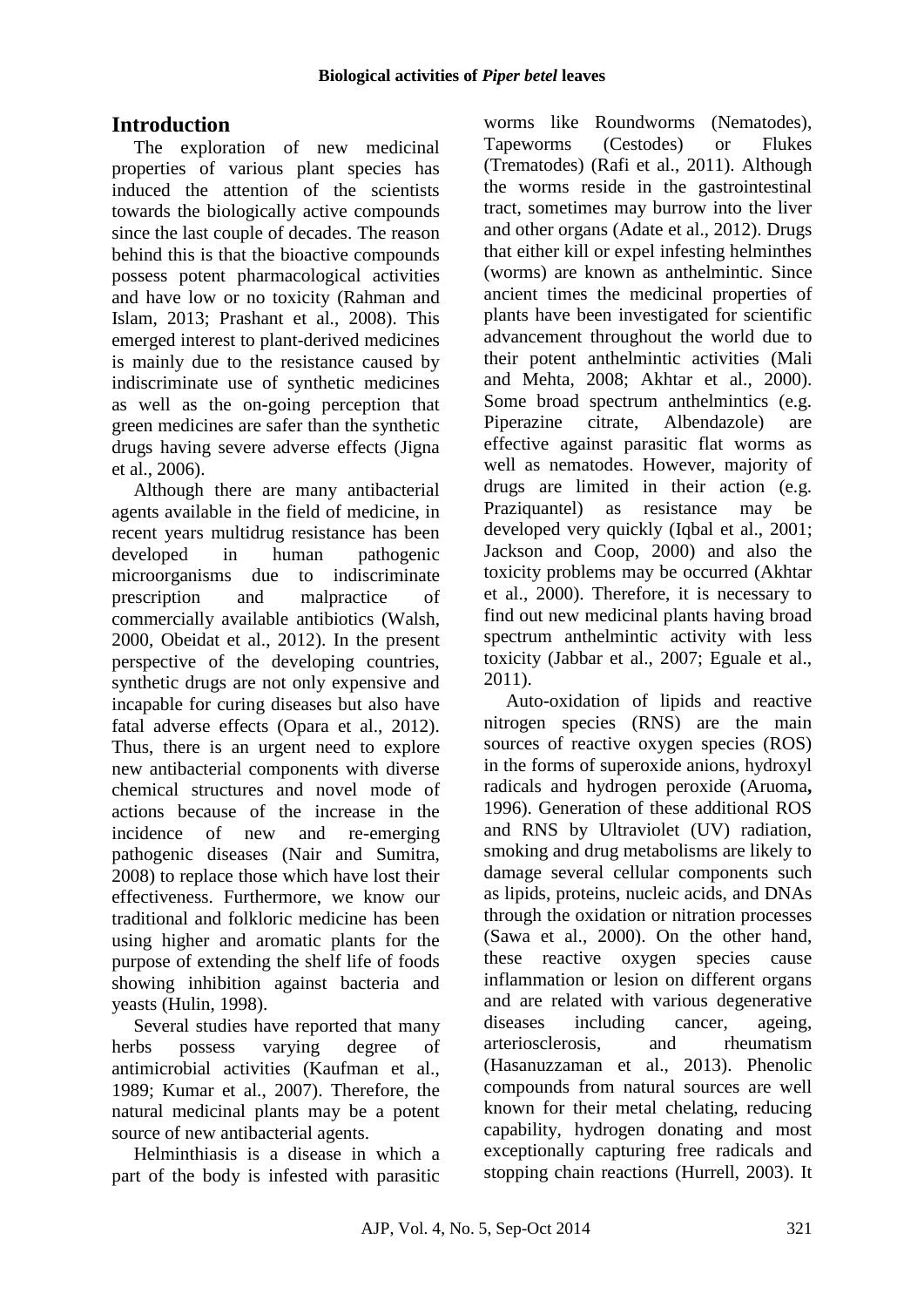was reported that the hydroxyl groups present in the phenolic compounds may directly contribute to the antioxidant activity and have a critical role in scavenging free radicals (Elmastas et al., 2007). As a result plants containing high level of polyphenols have attracted greater importance as natural antioxidants worldwide.

The *P. betel* Linn. (Betel leaf), commonly known as paan in Bangladesh is a vine belonging to the Piperaceae family and is largely distributed in tropical and subtropical regions of the world (Adate et al., 2012). Leaves of *P. betel* possess different types of activities such as antidiabetic, antiulcer, antiplatelet aggregation, antifertility, cardiotonic, antitumour, antimutagenic, respiratory depressant (Santhakumari et al., 2003; Lei, 2003; Majumdar et al., 2002; Adhikari et al., 1998). It is also used as carminative, stomachic anthelmintic tonic and aphrodisiac (Adate et al., 2012). Several reports have revealed that the leaf of this plant possesses many beneficial bioactivities and its extract has a great potential to be used in developing commercial products (Balaji et al., 2011). This became the basis of selection of this plant and particularly the leaves. Thus, the evaluating study aims to assess the antibacterial activity, anthelmintic activity and also to determine the total phenolic components of *P. betel* leaves in an *in vitro*  study model which may be helpful in developing new novel drugs.

# **Materials and Methods**

### **Collection and preparation of plant material**

The leaves of *P. betel* were collected from Chittagong, Bangladesh in July 2012. The plant was identified by the taxonomist of Bangladesh National Herbarium, Mirpur, Dhaka, Bangladesh and a voucher specimen was deposited in the herbarium unit (Accession number: DACB 38091). The sun dried powdered leaves (500 mg) of *P. betel* was macerated in 2.5 L of 99.8% methanol (Merck KGaA, Darmstadt, Germany). After 15 days the solution was filtered using filter cloth and Whatman® filter paper No. 1. The resulting filtrates were then evaporated in water bath maintained at 45°C to dryness and thus a blackish-green semisolid mass of the extract was obtained (yield 25 g).

### **Reagents and chemicals**

All the solutions, reagents used in this study were of analytical grade. They were procured from Sigma Chemical Co. Ltd, (St. Louis, MO, USA) and E. Merck (Germany).

### **Evaluation of the antibacterial activity**

*Collection of microorganisms*

Five pathogenic bacterial strains were used as the test organisms for antibacterial screening of the plant extract. Among them *Staphylococcus aureus* & *Bacillus cereus* were gram positive and *Escherichia coli*, *Salmonella typhi* & *Shigella dysenteriae* were gram negative. All the stock cultures were collected from Poultry Research and Training Center, Chittagong Veterinary and Animal Science University, Chittagong-4202, Bangladesh.

### *Preparation of media and maintenance of bacteria*

All the bacterial strains were grown and maintained on Muller Hilton agar (Hi media, India) media at 37°C and pH  $(7.3\pm0.2)$ . The bacteria were sub-cultured overnight using Muller Hilton broth medium (Rahman and Islam, 2013).

# *Antibacterial assay*

The antibacterial activity of methanolic extract of *Piper betel* leaves was determined by disc diffusion technique (National Committee for Clinical Laboratory Standards, NCCLS, 2002). The test organisms were transferred to the test tubes containing about 5 ml of melted and sterilized agar medium with the help of a sterilized transfer loop in an aseptic area. The test tubes were shaken by rotation to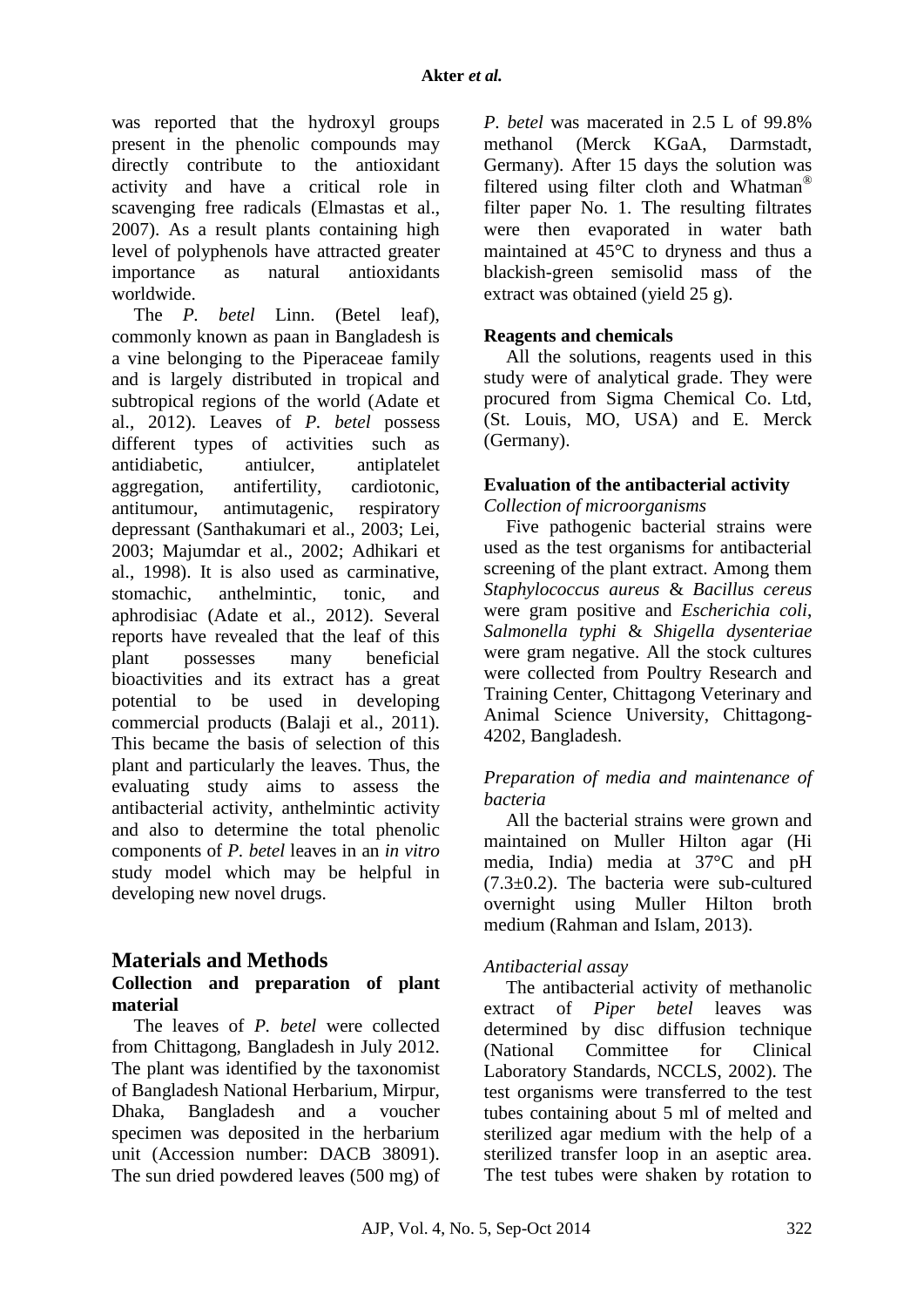get a uniform suspension of the organisms. The bacterial suspension was immediately transferred to the sterilized Petri dishes. The Petri dishes were rotated several times clockwise and anticlockwise to assure homogenous distribution of the test organisms in the media.

Sterilized Whatman<sup>®</sup> paper discs (6 mm in diameter) were treated with desired concentration (400 µg/disc) of previously prepared methanolic solution of the extract using a micropipette and dried in air under aseptic condition and placed at the equal distance in a circle on the plate. These plates were kept at low temperature for 4-6 h and by this time the test materials diffuse from disc to surrounding medium. The same process was conducted for the negative control methanol and the positive control Azithromycin (30 µg/disc). All the experiments were conducted in triplicates. Then the plates were incubated for 24 h at 37°C. At the end of the period, the inhibition zone against each microorganism by plant extract was measured and analyzed by using one way ANOVA followed by paired *t*-test in SPSS version 18.0.

# **Evaluation of the anthelmintic activity Collection of worms**

The earthworms belonging to species *Pheritima posthuma* (Annelida), about 3-5 cm in length and 0.1- 0.2 cm in width weighing about 0.8-3.04 g, were collected from the moist soil of Noakhali Science and Technology University, Sonapur, Noakhali-3814, Bangladesh.

# *Reference drug*

For the evaluation of anthelmintic activity of *Piper betel*, the methanolic extract of leaves of the plant was tested in various doses in each group. Distilled water was used as control. Albendazole (Batch no: ALF0171, Square Pharmaceuticals Ltd., Bangladesh) was used as the standard drug for comparative study with methanolic extract.

# *Anthelmintic assay*

The anthelmintic assay was carried out as per the method of Adate *et al*. (2012) with minor modifications. Here the anthelmintic activity was assessed using earthworms because of their anatomical and physiological resemblance with that of the intestinal roundworm parasites of human being (Chatterjee, 1967**,** Kumar et al., 2010). They are widely used as effective tools for anthelmintic study because of their easy availability (Sangeetha et al., 2010). Normal saline water was used to wash all the worms and to remove all fecal matters. Extracts were weighed and dissolved in 10 ml of distilled water to obtain the concentrations of 10, 20, 40, 60 and 80 mg/ml. Earthworms were divided into seven groups (each containing five worms) in petridish. The extract was applied to the petridishes and the time of paralysis and death was determined. When no movement of any sort could be observed except when the worms were shaken vigorously, was considered as paralysis time. Time for death of worms was recorded after ascertaining that worms neither moved when shaken vigorously nor when dipped in warm water (50°C) followed by fading away of their body colors.

# **Determination of total phenolic content**

Total phenolic contents were determined by the Folin-ciocalteau method (Chanda et al., 2013) using Gallic acid as standard. The extract samples (0.5 ml of different dilutions) were mixed with Folin-ciocalteu reagent (2.5 ml, 1:10 diluted with distilled water) for 5 min and aqueous  $Na<sub>2</sub>CO<sub>3</sub>$  (2) ml, 7.5 % w/v) was then added. The mixture was incubated for 20 minutes at room temperature. After 20 minutes the absorbance was measured at 760 nm by UV-spectrophotometer. The total phenolic content of the samples were measured using the standard curve prepared from Gallic acid solution with different concentrations (6.25, 12.5, 25, 50, and 100 µg/ml). The phenolic contents of the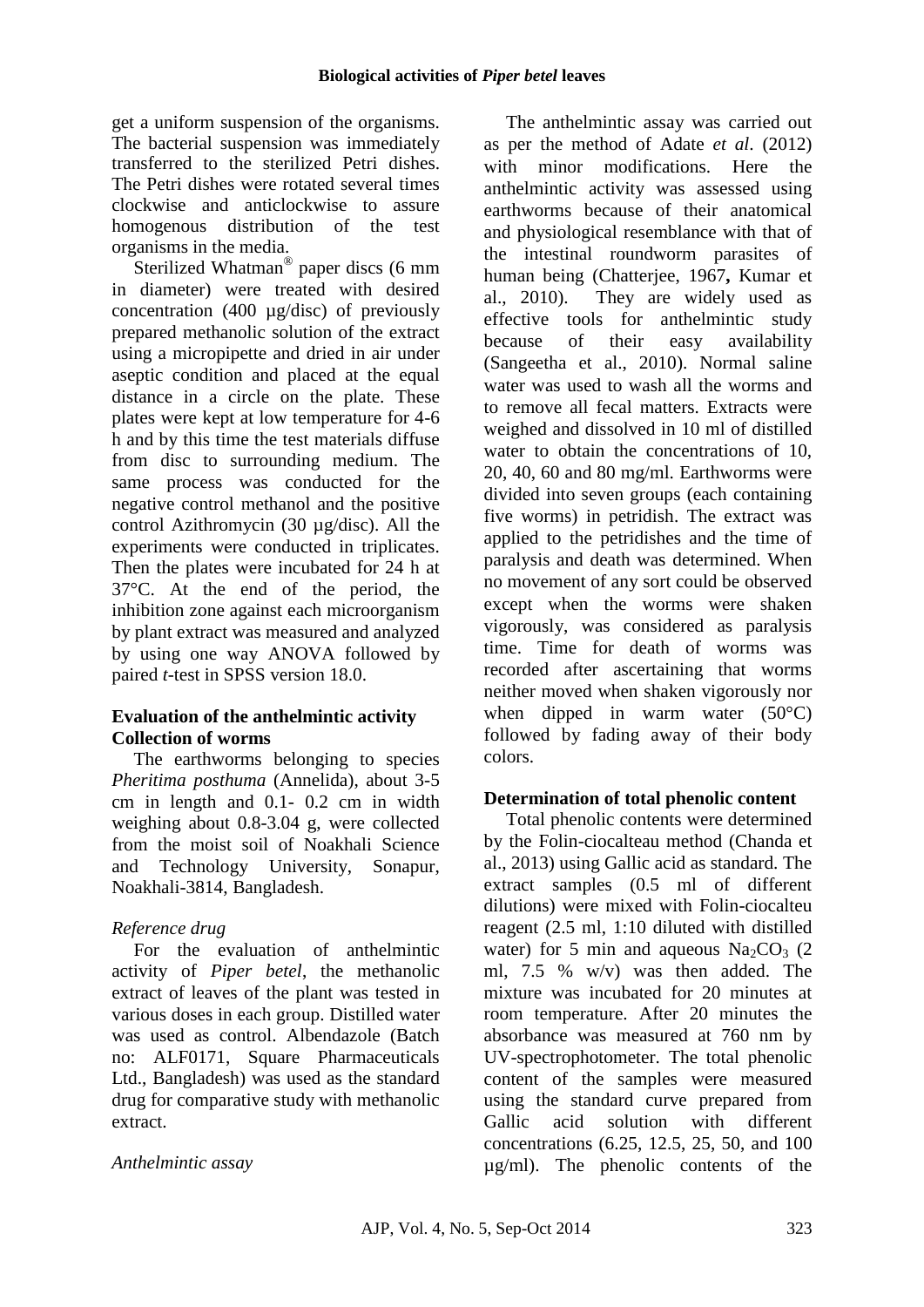sample were expressed as mg of GAE (Gallic acid equivalent) / g of the extracts.

### **Statistical analysis**

All data are presented as mean±standard deviation (SD) and were analyzed by Oneway analysis of variance (ANOVA) (SPSS for windows, version 18.0, IBM corporation, NY, USA). The values were considered significantly different at p<0.05.

### **Results**

### **Antibacterial activity of** *P. betel* **extract**

The results of antibacterial activity of methanolic extract of *P. betel* leaves are explained in Table 1. In general, the mean zone of inhibition produced by the reference antibiotic azithromycin was between 20 to 25 mm and was larger than that produced by the extract which was between 5 to 11 mm. The extract showed highest zone of inhibition against the Gram positive *S*. *aureus* (6.77±0.25 mm) and Gram negative *S. dysenteriae* (11.20±0.26 mm). Gram negative strains were found more sensitive than Gram positive organisms to the extract on an average. However, it was also revealed by the study that both the extract and the standard drug (azithromycin) were resistant against the Gram positive strain *B*. *cereus* (Abo-State et al., 2012). As the zone of inhibition of *P. betel* was very low thus the MIC (minimum inhibitory concentration) was not determined (Raju et al., 2013).

### **Anthelmintic activity of** *P. betel* **extract**

The crude methanolic extract of *P. betel* leaves was used to evaluate the anthelmintic activity and the activity of the methanolic extract was compared to that of standard drug albendazole (Table 2).

As shown in the Table 2, crude methanolic extract of leaves of *P. betel*  revealed significant anthelmintic activity at the concentration of 10, 20, 40, 60 and 80 mg/ml in a dose dependent manner. It was also seen that at the concentration of 80 mg/ml the extract demonstrated shortest time of paralysis and death time. At the concentration of 80 mg/mL, the methanolic extract caused paralysis of *Pheretima posthuma* at 4.16±0.60 min and death at 5.16±0.72 min, while Albendazole (positive control) caused paralysis and death at 19.33±0.71 min and 51.00±0.23 min, respectively at 10 mg/mL. From the study, it was also clear that the time for paralysis and death decreases as the increasing of concentrations of the extract (Table 2). Therefore, the results demonstrate that methanolic extract of *P. betel* leaves possess wormicidal activity and thus may be used as an anthelmintic.

| Table 1. <i>In-vitro</i> antibacterial activity of <i>P. betel</i> leaves |  |  |  |  |  |
|---------------------------------------------------------------------------|--|--|--|--|--|
|---------------------------------------------------------------------------|--|--|--|--|--|

|                         |                        | Zone of inhibition (mm)            |                                |  |  |
|-------------------------|------------------------|------------------------------------|--------------------------------|--|--|
| <b>Bacterial strain</b> | <b>Test organism</b>   | <i>P. betel</i> $(400 \mu g/disc)$ | Azithromycin $(50 \mu g/disc)$ |  |  |
| <b>Gram positive</b>    | Staphylococcus aureus  | $6.77 \pm 0.25$ **                 | $23.50+0.5$                    |  |  |
|                         | <b>Bacillus cereus</b> |                                    | $\overline{\phantom{0}}$       |  |  |
| <b>Gram negative</b>    | Escherichia coli       | $8.53 \pm 0.25***$                 | $25.20 + 0.35$                 |  |  |
|                         | Salmonella typhi       | $5.20 \pm 0.26$ ***                | $20.10+0.17$                   |  |  |
|                         | Shigella dysenteriae   | $11.20 \pm 0.26$ **                | $24.97 \pm 0.15$               |  |  |

Data are shown as mean  $\pm$  standard deviation (SD) for triplicate of concentration. Different superscripts shown in the data indicate that the values are significantly different (paired t-test,  $p < 0.05$ ) from each other  $(***p<0.001, **p<0.01$  SPSS for windows, version 18.0).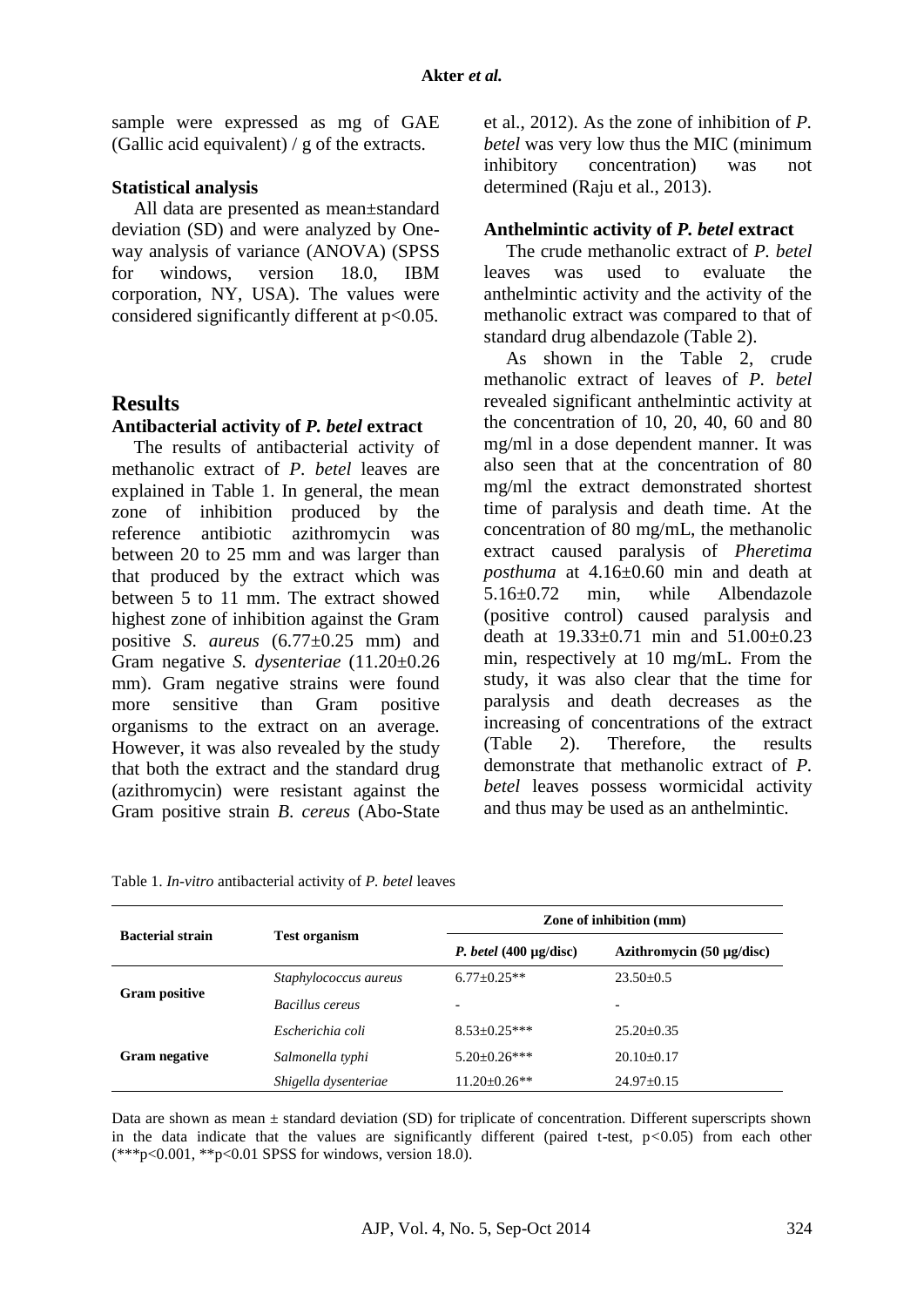### **Determination of total phenolic contents of** *P. betel* **extract**

Table 3 shows the total phenolic contents of methanolic extracts of *P. betel* leaves. Total phenolic compounds were reported as gallic acid equivalents by reference to a standard curve

 $(y=0.002x+0.107; R^2 = 0.889)$ . The results showed that the total phenol contents of methanolic extract was found 124.42±0.14 mg of GAE/ g. of extract. The results of total phenolic contents suggest that the plant may possess good antioxidant activity.

|  |  | Table 2. In-vitro Anthelmintic activity of P. betel leaves |  |  |
|--|--|------------------------------------------------------------|--|--|
|  |  |                                                            |  |  |

| Group                            | <b>Concentration</b><br>(mg/ml) | Time taken for<br>paralysis (min) | Time taken for<br>death (min) |
|----------------------------------|---------------------------------|-----------------------------------|-------------------------------|
| <b>Control (Distilled water)</b> | $\overline{\phantom{a}}$        | ۰                                 | -                             |
| <b>Standard (Albendazole)</b>    | 10                              | $19.33+0.71$                      | $51.00 + 0.23$                |
|                                  | 10                              | $9.83 \pm 0.60**$                 | $11.33 \pm 0.88**$            |
|                                  | 20                              | $8.50 \pm 0.29$ ***               | $9.67 \pm 0.33***$            |
| Methanolic extract               | 40                              | $6.60 \pm 0.17***$                | $7.83 \pm 0.17***$            |
|                                  | 60                              | $6.20 \pm 0.44$ ***               | $7.16 \pm 0.60$ ***           |
|                                  | 80                              | $4.16 \pm 0.60$ ***               | $5.16 \pm 0.72$ ***           |

Values are expressed as mean  $\pm$  standard deviation (SD). Values were found out by using ONE way ANOVA followed by Paired *t* -test. Significance level \*\*p˂0.01, \*\*\*p˂0.001

Table 3. Determination of total phenolic contents of *P. betel* leaves

| <b>Extract</b>                     | Sl. No. | Absorbance of the<br>sample | <b>Average Absorbance</b> | <b>Total Phenolic Content (mg of</b><br>GAE / gm.) of Extracts |
|------------------------------------|---------|-----------------------------|---------------------------|----------------------------------------------------------------|
|                                    |         | 0.605                       |                           |                                                                |
| <b>Mthanolic</b><br><b>Extract</b> |         | 0.604                       | $0.605 + 0.0006$          | $124.42+0.14$                                                  |
|                                    |         | 0.605                       |                           |                                                                |

Data represents mean  $\pm$  standard deviation (n=3) of duplicate analysis.

# **Discussion**

Since decades, plants have proved to be a vital source of drug and many plants have been screened whether they contain compounds with therapeutic activity or not (Rosy et al., 2010). Therefore, it is very essential to evaluate the antibacterial activity of *P. betel*. The bacterial strains used in the current study were selected because of their clinical importance as they develop resistance against different antibiotics with their frequent uses. In the present study it was found that the mean zone of inhibition produced by the commercial antibiotic azithromycin was larger than that produced by methanolic extract of *P. betel* leaves. This fact may be explained by the postulate that the crude form of plant extract contains a lower concentration of bioactive compounds (Baravalia et al., 2009). While screening medicinal plants for antibacterial activity, it is generally expected that a greater number of compounds would be active against Gram positive rather than Gram negative bacteria (Joshi et al., 2011). However, in the present study it was found that the extract of *P. betel* was effective against both gram positive and gram negative bacteria which suggest that the plant extract may possess broad spectrum of antibiotic compounds or simply general metabolic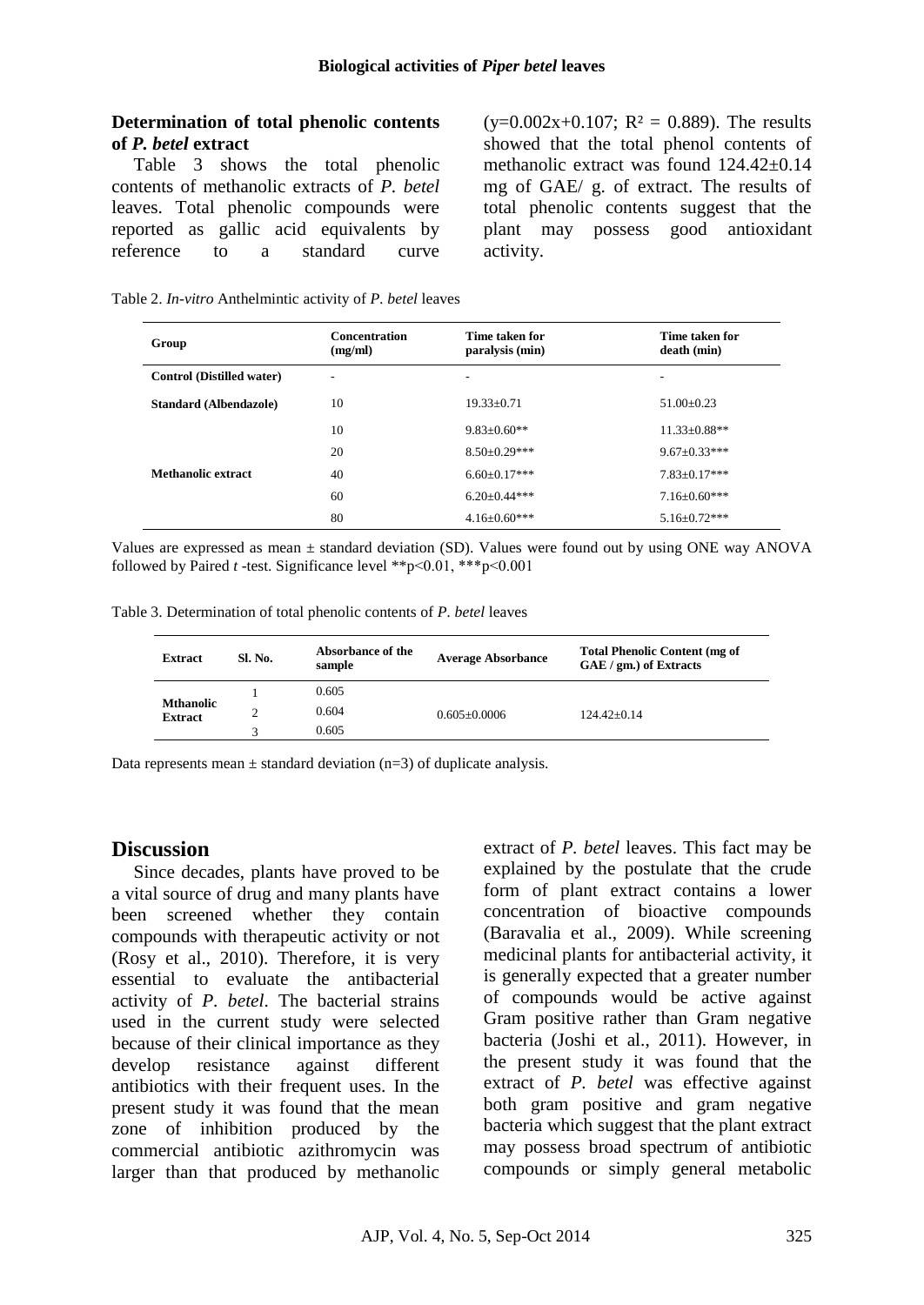toxin (Mohammed et al., 2010). In a research conducted by Balaji et al. (2011) using aqueous and ethanolic extract of leaves of *P. betel* indicated that the ethanolic extract of this plant showed better antibacterial activity against *B. subtilis, S. aureus* and *E. coli* and moderate activity against *M. luteus* and *P. aeruginosa*. These results are quite similar to that of our present study although the sample preparation and some organisms were different. This may be described by the fact that the secondary metabolites responsible for demonstrating antibacterial activity are greatly dependent on solvent system and collection process of metabolites from the plant sources (Rahman and Islam, 2013). Moreover, the geographical area and environment also affects the chemical composition of the plants and leads to the variation in activity (Girish and Satish, 2008). Again, it was reported by several studies that several phytochemicals like terpenoids, flavonoids, tannins, alkaloids, steroids and some phenolic compounds are responsible for the antibacterial activity of the plant extract (Ramzi et al., 2008; Sule et al., 2011).

A study conducted by Al-Adhroey et al. (2011) showed that the methanolic extract of the *P. betel* leaves contains certain phytochemicals like alkaloids, terpenes, anthraquinones, flavonoids, tannins, saponins and steroids. Whatever the mechanism, it is clear that some of these phytoconstituents of the plant extract may be responsible for the antibacterial activity.

We know that parasitic helminthes affect human being and animals causing a chronic and debilitating disease which ultimately leads to death. Again, our traditional medicines hold a great promise as a great source of easily available effective anthelmintic agents to the people especially in developing countries. Many plants have reported to possess anthelmintic activity *in vitro* and *in vivo* (Kumar et al., 2010). In the current study observations were made for the time taken to paralysis and death of individual worms against the plant extract and the standard drug that is albendazole. It causes degenerative alterations in the tegument and intestinal cells of the worm by binding to the colchicine-sensitive site of tubulin, thus inhibiting its polymerization or assembly into microtubules. The loss of the cytoplasmic microtubules leads to impaired uptake of glucose by the larval and adult stages of the susceptible parasites and depletes their glycogen stores and ultimately leads to death (Mali and Wadekar, 2008; Mute et al., 2009).

The present study also revealed that leaves of *P. betel* showed potent anthelmintic activity. This may be described by the fact that several compounds like alkaloid, polyphenol, flavonoid and terpene etc. may be responsible for the anthelmintic activity of the plant (Bate-Smith, 1962). Several studies have confirmed that the leaves of *P. betel* are abundant of various phytochemicals (Adate et al., 2012; Al-Adhroey et al., 2011) among which some may be responsible for the wormicidal activity. These compounds may act on the CNS of the parasites causing paralysis and death of worms or interfere with the energy generation in the helminthes by uncoupling the oxidative phosphorylation or they bind to free proteins in the gastrointestinal tract of the host animal or to glycoprotein on the cuticle of the parasite and causes death (Salhan et al., 2010).

The present study also estimated the phenolic contents of methanolic extract of *P. betel* leaves. It was reported that *P. betel*  is a powerful source of both phenolic compounds and also of other phenolic acids such as gallic acid, gentisic acid, catechin and epicathecin (Sundang et al., 2012). Studies have also showed that the different levels of antioxidant activities in plants may be due to not only differences in their phenolic contents, but also in their phenolic acid components (Horax et al., 2005). Because of the hydroxyl groups in the phenolic compounds, they may directly contribute to the antioxidant activity and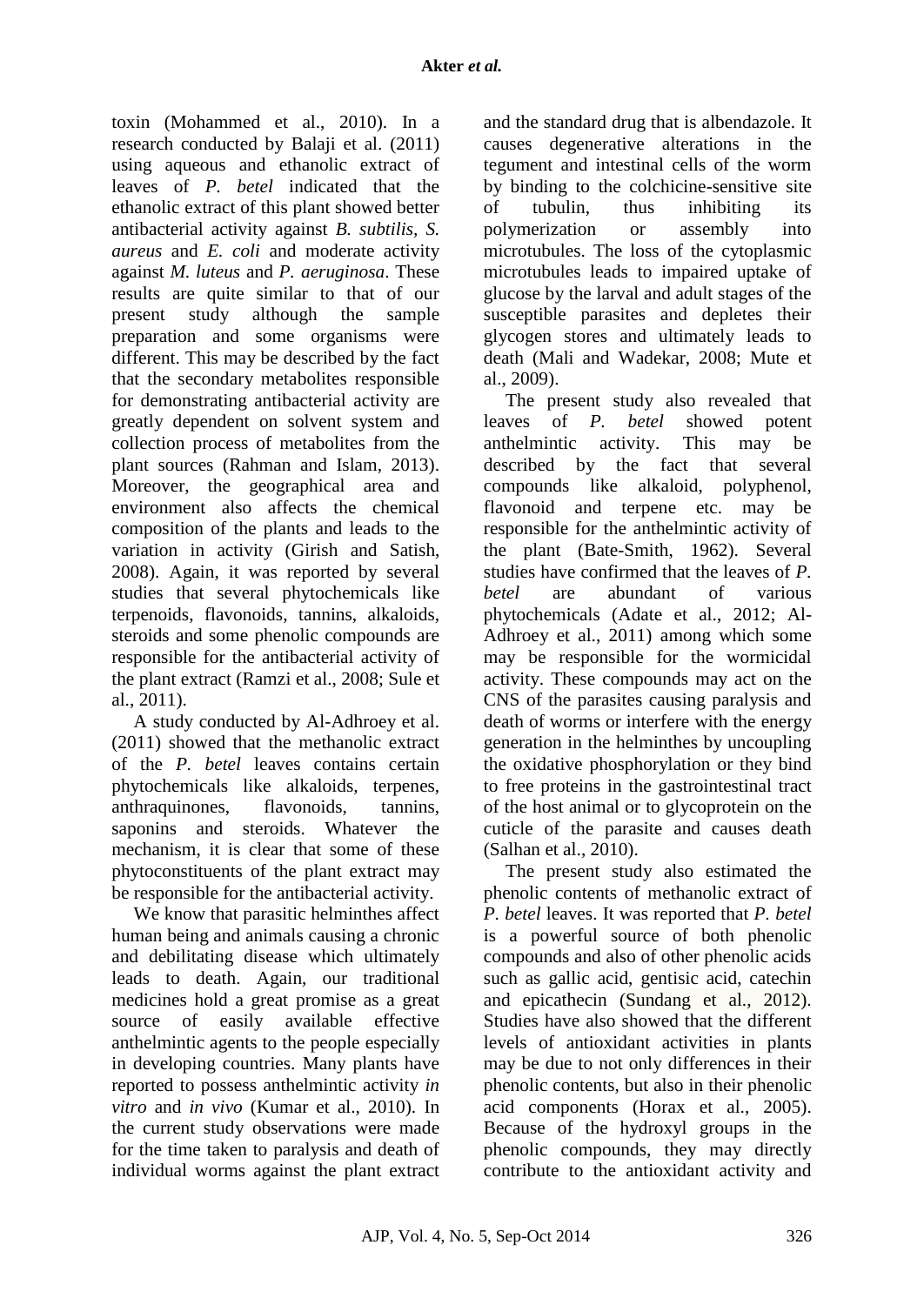have a critical role in scavenging free radicals (Elmastas et al., 2007). Again, recent studies have shown that fruit and vegetable phenols and polyphenols such as flavonoids prevent free radical damage and lipid peroxidation (Bernardi et al., 2008). The high content of total phenolic components in the methanolic extract may have led to the better results found in the total antioxidant activity and free radical scavenging ability of the plant.

In conclusion from the recorded data, it is demonstrated that the methanolic extract of leaves of *P. betel* has promising antibacterial and anthelmintic effect. The extract also contains very prominent amount of phenolic compounds which may be responsible for its potent antioxidant activity. As the current study confirmed that leaves of *P. betel* showed several biological activities, so taking into consideration of all the findings it can be mentioned that *P. betel* leaves can contribute major role in drug research. The plant may be further explored for its phytochemical profile to recognize the active constituents accountable for its versatile activities.

# **Acknowledgment**

The authors are grateful to BNH to identify the plant and Chittagong Veterinary and Animal Science University (CVASU) to supply the microbes. Authors are also thankful to chairman of Department of Pharmacy, Noakhali Science and Technology University for providing the laboratory facilities.

# **Conflict of interest**

All authors declare that the work is done without any support from external funding organization ;have no financial relationship with any organizations that might have an interest in the submitted work in the previous years; no other relationships or activities that could appear to have influenced the submitted work.

### **References**

- Abo-State MAM, Helimish FA, Husseiny ShM, Zickry ARA. 2012. Reduction of Health Hazard of *Bacillus* Species Contaminating Solution Lenses and Baby Powder by Imipenem and Gamma Radiation. World Appl Sci J, 19: 856-866.
- Adate PS, Parmesawaran DS, ChauhanY. 2012. *In vitro* Anthelmintic Activity of Stem Extracts of *Piper betle* Linn Against *Pheritima posthuma*. Pharmacog J, 4: 61-65.
- Adhikari P, Chowdhury D, Baneerji J, Chatterjee A. 1998. Antifertility effect of crude alcoholic extract of *Piper betel* stalk. Ind Jour Phy Allied Sci, 52: 22‐27.
- Akhtar MS, Iqbalb Z, Khanb MN, Lateef M. 2000. Anthelmintic activity of medicinal plants with particular reference to their use in animals in the Indo-Pakistan subcontinent. Small Rumin Res, 38: 99-107.
- Al-Adhroey AH, Nor ZM, Al-Mekhlafi HM, Amran AA, Mahmud R. 2011. Antimalarial activity of methanolic leaf extract of *Piper betle* L. Molecules, 16: 107- 118.
- Aruoma OI. 1996. Assessment of potential prooxidant and antioxidant actions. J Am Oil Chem Soc, 73: 1617-1625.
- Balaji K, Lisa T, Sarnnia, Tan SK, Mirza B. 2011. Antibacterial Activity of *Piper Betel*  Leaves. Int J Pharm Teach Pract, 2: 129- 132.
- Baravalia Y, Kaneria M, Vaghasiya Y Parekh J, Chanda S. 2009. Antioxidant and antibacterial activity of *Diospyros ebenum*  Roxb leaf extracts. Turk J Biol, 33: 159- 164.
- Bate-Smith EC. 1962. The phenolic constituent of plants and their taxonomic significance, dicotylendons. J Linn Soc Bot, 58: 95-103.
- Bernardi APM, López-Alarcón C, Aspée A, Rech SB, Von Poser GL, Bridi R, Dutrafilho CS, Lissi E. 2008. Antioxidant Activity in Southern Brazil Hypericum species. J Chil Chem Soc, 53: 1658-1662.
- Chanda S, Rakholiya K, Dholakia K, Baravalia Y. 2013. Antimicrobial, antioxidant, and synergistic properties of two nutraceutical plants: *Terminalia catappa* L. and *Colocasia esculenta* L. Turk J Biol, 37: 81- 91.
- Chatterjee KD. 1967. Parasitology: Protozoology and Helminthology. 6th Ed,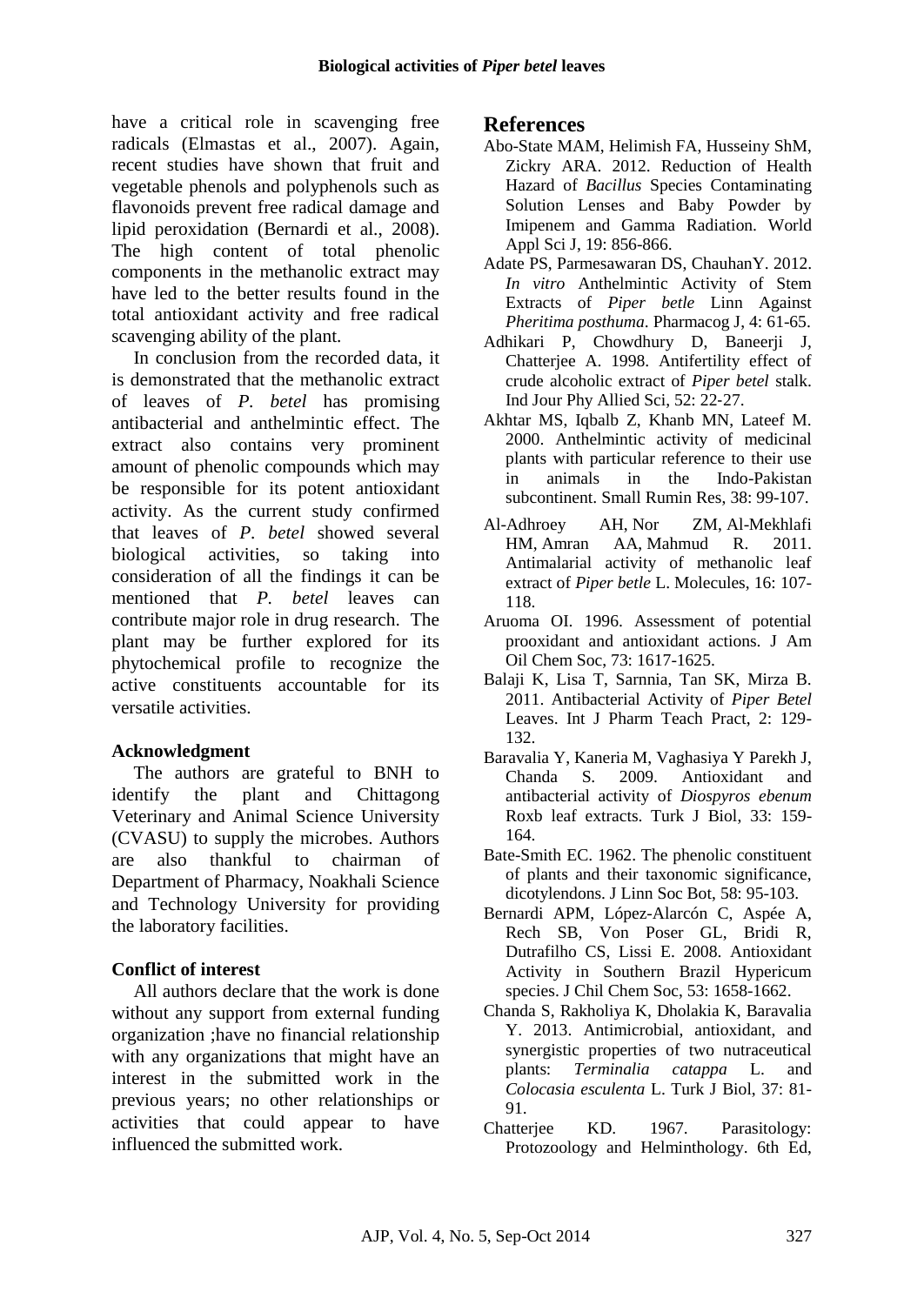In: Guha Ray Sree Saraswaty Press Ltd., Calcutta.

- Eguale T, Tadesse D, Giday M. 2011. In vitro anthelmintic activity of crude extracts of five medicinal plants against egghatching and larval development of *Haemonchus contortus*. J Ethnopharmacol, 137: 108–113.
- Elmastas M, Isildak O, Turkekul I, Temur N. 2007. Determination of antioxidant activity and antioxidant compounds in wild edible mushrooms. J Food Compos Anal, 20: 337- 345.
- Girish HV, Satish S. 2008. Antibacterial activity of important medicinal plants on human pathogenic bacteria – a comparative analysis. World Appl Sci J, 5: 267–271.
- Hasanuzzaman M, Ali MR, Kuri S, Islam MS. 2013. Evaluation of total phenolic content, free radical scavenging activity and phytochemical screening of different extracts of *Averrhoa bilimbi* (fruits). Int Curr Pharm J, 2: 92-96.
- Horax R, Hettiarachchy N, Islam S. 2005. Total Phenolic contents and phenolic acid constituents in 4 varieties of bitter melons (*Momordica charantia*) and antioxidant activities of their extracts. J Food Sci, 70: C275-C280.
- Hulin V, Mathot AG, Mafart P, Dufosse L. 1998. Les proprietes anti-microbiennes des huiles essentielles et composes daromes. Sci Aliments, 18: 563-582.
- Hurrell R. 2003. Influence of vegetable protein sources on trace element and mineral bioavailability. J Nutr, 133: 2973S–2977S.
- Iqbal Z, Nadeem QK, Khan MN, Akhtar MS, Waraich FN. 2001. *In vitro* anthelmintic activity of *Allium sativum, Zingiberofficinale, Cucurbitamexicana, Ficusreligiosa*. Int J Agri Biol, 3: 454-457.
- Jabbar A, Zaman MA, Iqbal Z, Yaseen M, Shamim A. 2007. Anthelmintic activity of *Chenopodium album* (L.) and *Caesalpinia crista* (L.) against trichostrongylid nematodes of sheep. J Ethnopharmacol, 114: 86-91.
- Jackson F, Coop RL. 2000. The development of anthelmintic resistance in sheep nematodes. Parasitol, 120: S95-S107.
- Jigna P, Sumitra C. 2006. In-vitro antimicrobial activities of extracts of *Launaea procumbens* Roxb. (Labiateae), *Vitis vinifera* L. (Vitaceae) and *Cyperus rotundus*

L. (Cyperaceae). Afr J Biomed Res, 9: 89- 93.

- Joshi B, Sah GP, Basnet BB, Bhatt MR, Sharma D, Subedi K, Pandey J, Malla R. 2011. Phytochemical extraction and antimicrobial properties of different medicinal plants: *Ocimum sanctum* (Tulsi), *Eugenia caryophyllata* (Clove), *Achyranthes bidentata* (Datiwan) and *Azadirachta indica* (Neem). J Microbiol Antimicrob, 3: 1-7.
- Kaufman BP, Carlson FT, Dayananda P. 1989. Plants: Their Biology and Importance, Harper and Row Publishers, New York.
- Kumar A, Lakshman K, Jayaveera KN, Nandeesh R, Manoj B, Ranganayakulu D. 2010. Comparative in vitro anthelmintic activity of three plants from the Amaranthaceae family. Archives Biol Sci, 62: 185-89.
- Kumar GS, Jayaveera KN, Kumar CKA, Umachigi PS, Vrushabendra BMS, Kumar DVK. 2007. Antimicrobial effects of Indian medicinal plants against acne-inducing bacteria. Trop J Pharm Res, 6: 717-723.
- Lei D. 2003. Antioxidant and antiplatelet effect of aqueous inflorescence *Piper betel* extract. J Agri Food Chem, 51: 2083‐2088.
- Majumdar B, Chaudhuri SR, Roy A. 2002. Potent antiulcerogenic activity of ethanol extract of leaf of *Piper betel* Linn by antioxidative mechanism. Ind Jour Clin Bio Chem, 17: 49‐57.
- Mali RG, Mehta AA. 2008. A review on anthelmintic plants. Nat Prod Radi, 7: 466- 475.
- Mali RG, Wadekar RR. 2008. In vitro Anthelmintic activity of *Baliospermum Montanum Muell. Arg* roots. Indian J Pharm Sci, 70:131-33.
- Mohammed AA, Khalil AA, El-Beltagi HES. 2010. Antioxidant and antimicrobial properties of Kaff maryam (Anastatica hierochuntica) and doum palm (Hyphaene thebaica). Grases Y Aceites, 61: 67-75.
- Mute VM, Keta A, Patel KS, Mirchandani D, Parth C. Babaria, et.al. 2009. Anthelmintic effect of *Tamarind indica* Linn leaves juice exract on pheretima posthuma. Int Journal of Pharma Res Dev, 7: 01-06.
- Nair R, Sumitra C. 2008. Antimicrobial activity of *Terminalia catappa, Manikara zapota* and *Piper betel* leaf extract. Indian J Pharm Sci, 70: 390-393.